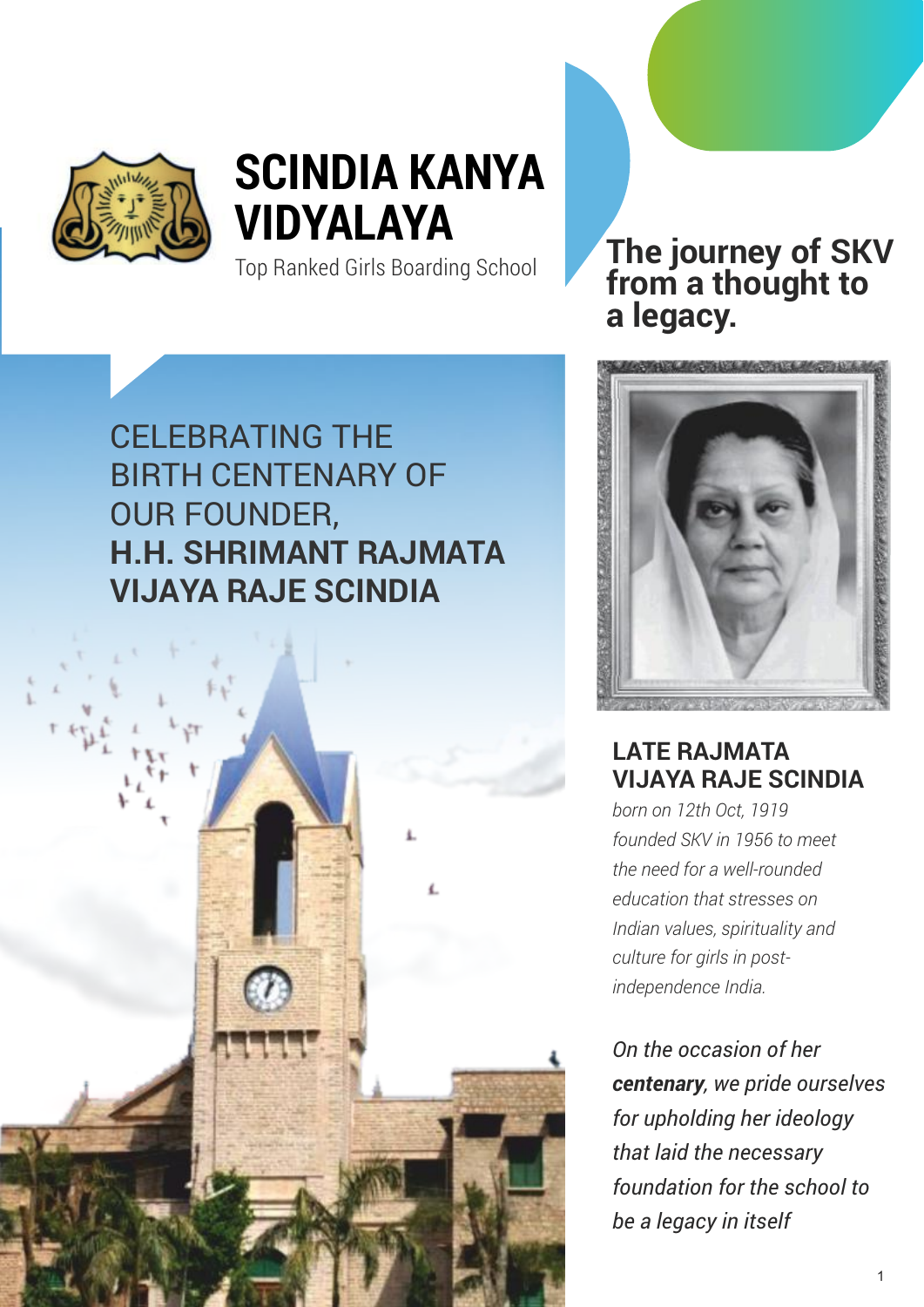#### **SCINDIA KANYA VIDYALAYA**

### **In Remembrance…**

*On the 100th birth anniversary of our founder Late H.H. Shrimant Rajmata Vijaya Raje Scindia, we showered our tributes of love and reverence.*



*To mark the occasion, our Alumni Reunion and 63rd Founder's Sports Day was celebrated with pomp and glory.*

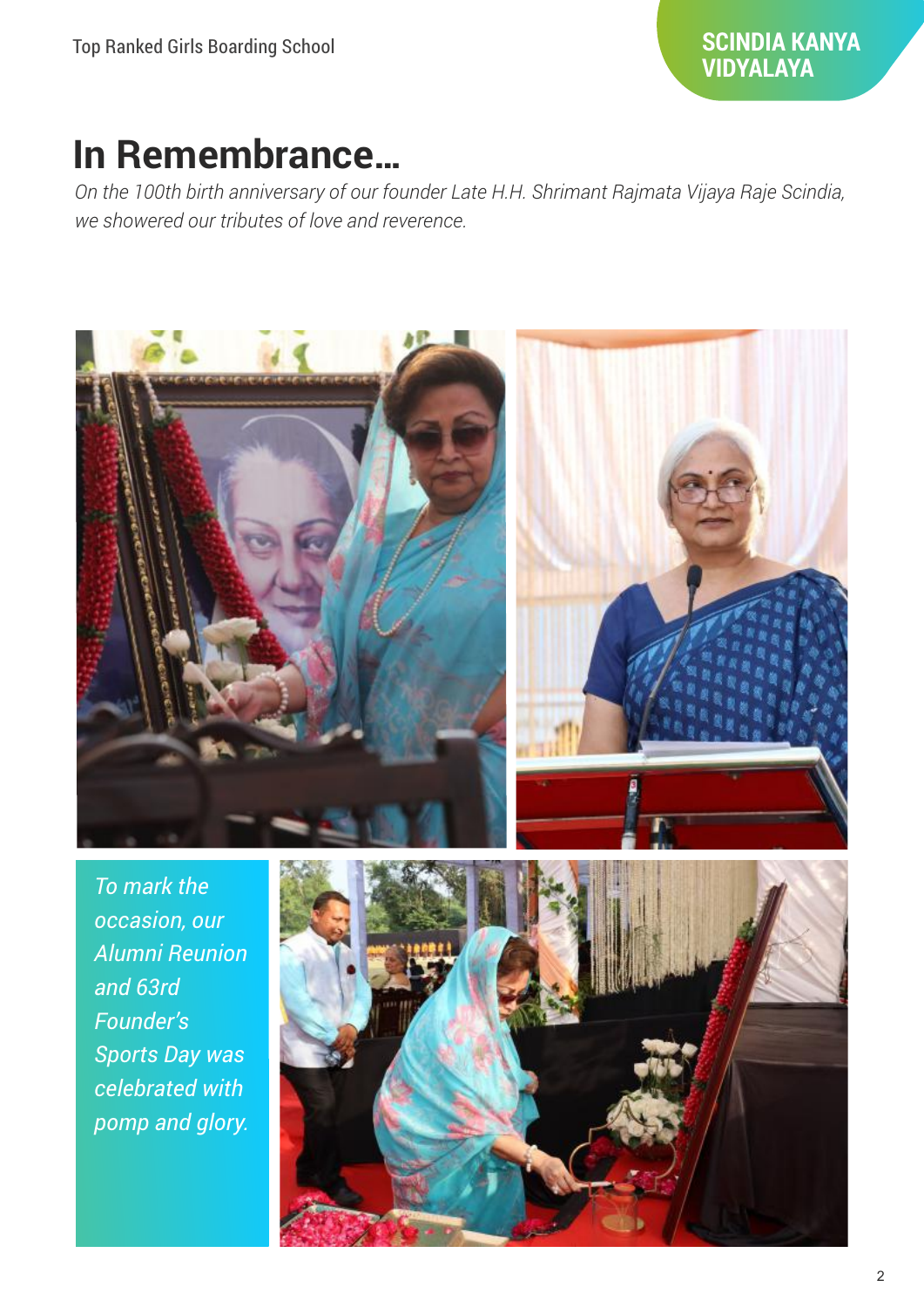### **Alumni Meet**  *11th October*

We hosted our Old Girls and ex-Teachers at the **Alumni Reception** on 11th October, 2019. The class of 1994 celebrated their silver jubilee. The **Old Girls** re-lived memories of their schooldays by visiting various landmarks of the school such as the temple, Gajra Bhawan and Kamla Bhawan.

#### What's more?

To add to all the fun, the class of 1994 celebrated their silver jubilee. They received a traditional welcome by the Principal, the Vice Principal, the CSW, all members of staff and students. As a tribute to their teachers, the batch of '94 arranged for all logistics of the ex-Teachers so that the latter could attend the event in large numbers. Each building block of the school buzzed with nostalgia.

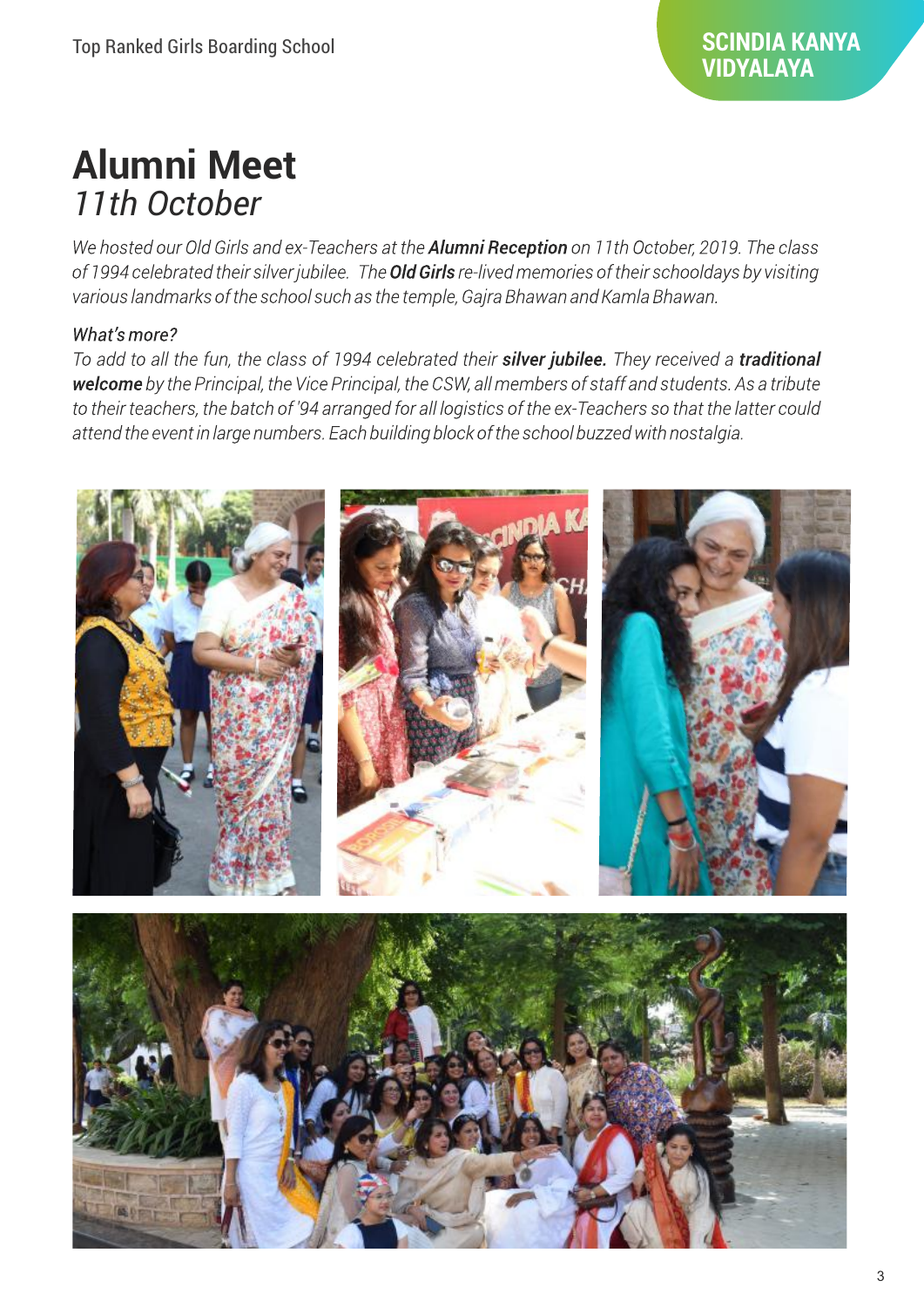#### **SCINDIA KANYA VIDYALAYA**

### **Alumni Reception** *11th October*



*The welcome in the morning was followed by a charming cultural event.*   $C$  *urrent SKV ians had prepared performances to entertain their seniors. The SKV Dance Society, Orchestra, Choir and Dramatics Societies gave superlative performances.* 

*The Alumni and ex-Teachers cheered throughout the performances with a resounding applause at the end.*



*We organised The Founder Centenary Alumni Dinner. To awaken their memories of schooldays, a special counter of the Alumni's all-time favourite kadi-chaval, Rajma-Chawal, Aloo Rassa-Puri were specially whipped up. Oh! The culinary memories that were stirred up.*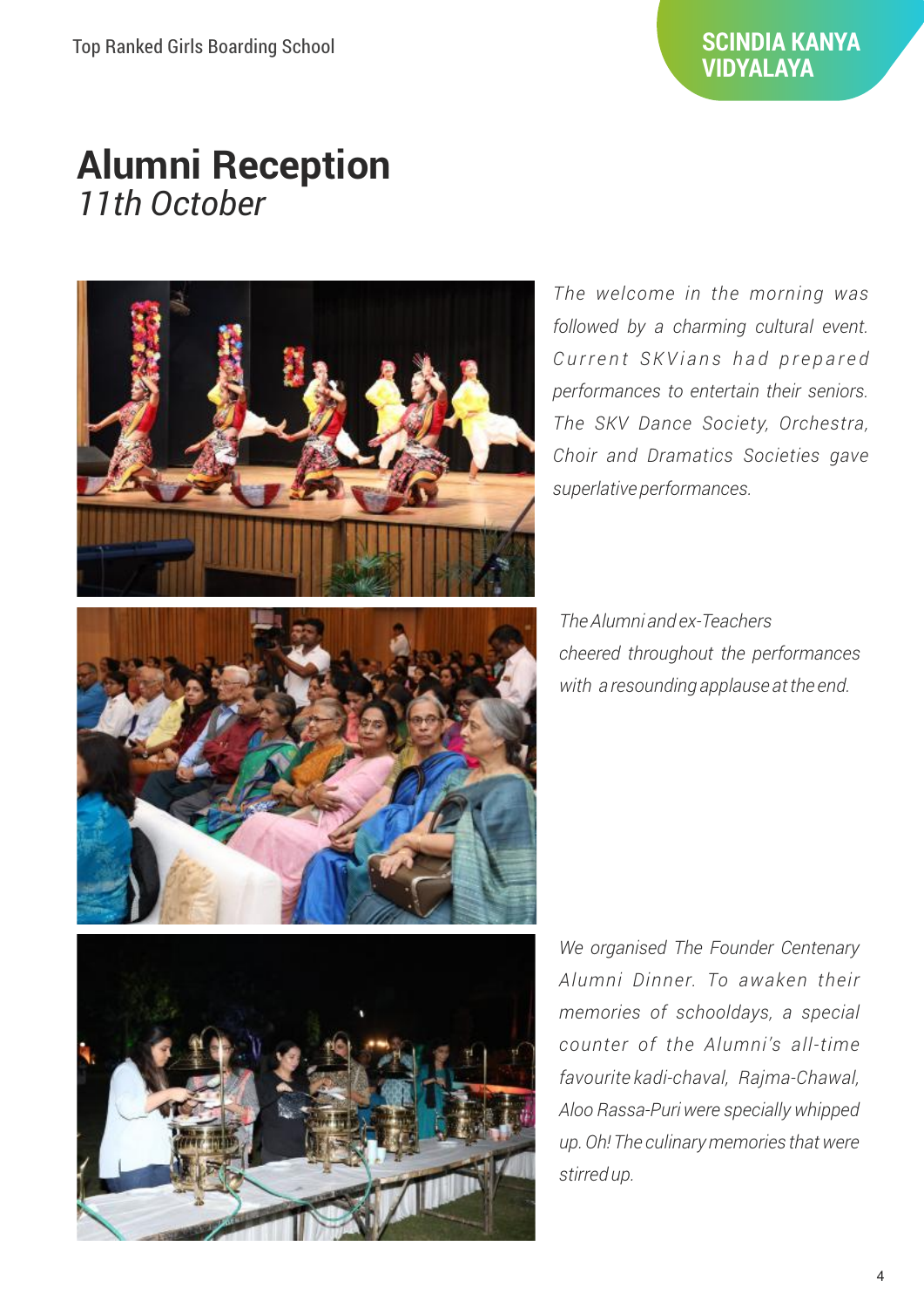### **63rd Founder's Sports Day** *12th October*

*rd Our 63 Founder's Sports Day was graced by the presence of Chief Guest Shri S.R. Mohanty (Chief Secretary of Madhya Pradesh), H.H. Shrimant Rajmata Madhavi Raje Scindia (President, Board of Governors) and The Members, Board of Governors.*

*SKVians presented an impressive set of athletic displays including a March past by the senior group of students and a brilliant Karate showcased by the junior group of students. Even the alumni participated in the March past.*

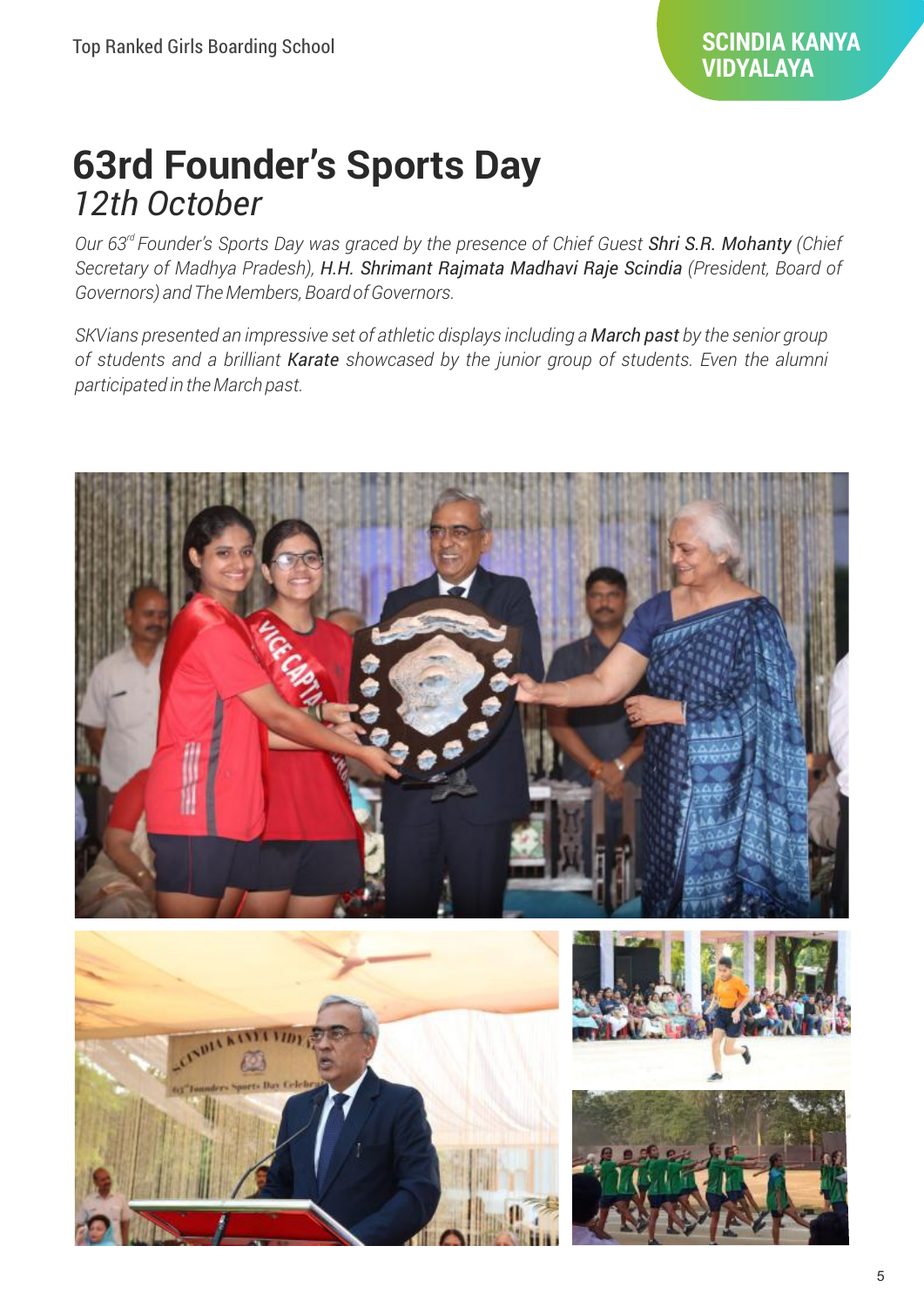### **63rd Founder's Sports Day** *12th October*

*Dance is in the DNA of SKV, and this was apparent on the occasion of the Annual Sports Day. Under the tutelage of Umashanker Dance Safari, SKVians put on two dance items. First was a traditional dance performance entitled Rangilo Rajasthan.*

*The second dance item saw a wave of students come on to the arena to sway, jive and groove to a medley of retro hits, all from the 70's.* 









*The Annual Prize Distribution took place to honour the students who had achieved outstanding results and brought honour to the school.* 

*We appreciate all the students who were a part of making the day such a huge success and congratulate all winners and participants.*



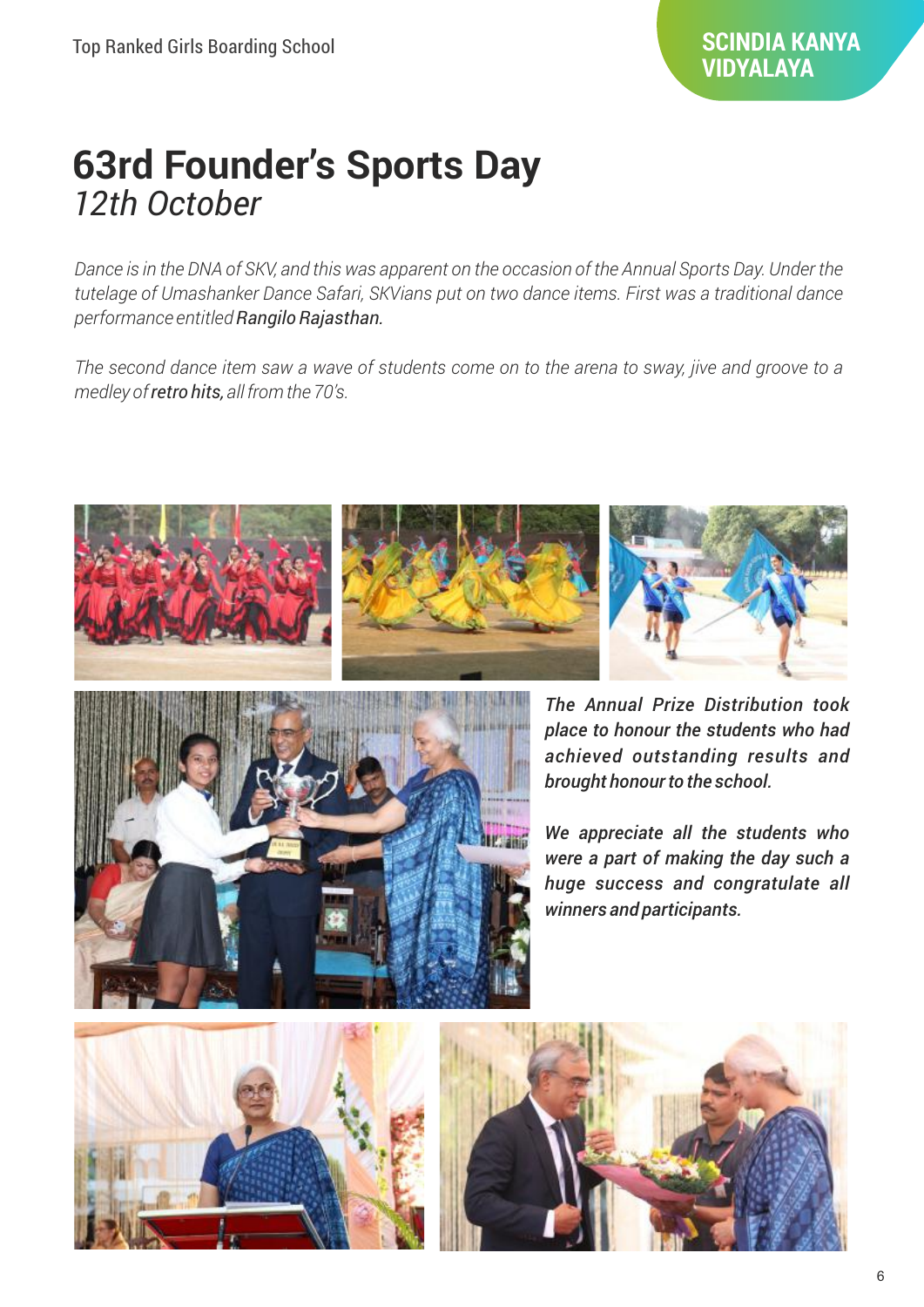## **Vijaya Raje Scindia**  Award of Excellence

*Every year we present the Vijaya Raje Scindia Award of Excellence. This year it was awarded to Dr. Jayshree Periwal, class of 1976, for having brought about revolutionary changes in the education system.* 

*In a span of just 15 years, her journey from teaching a single student in her garage to being the founder Chairperson for 7 schools with over 8000 students in the state of Rajasthan is exemplary.*